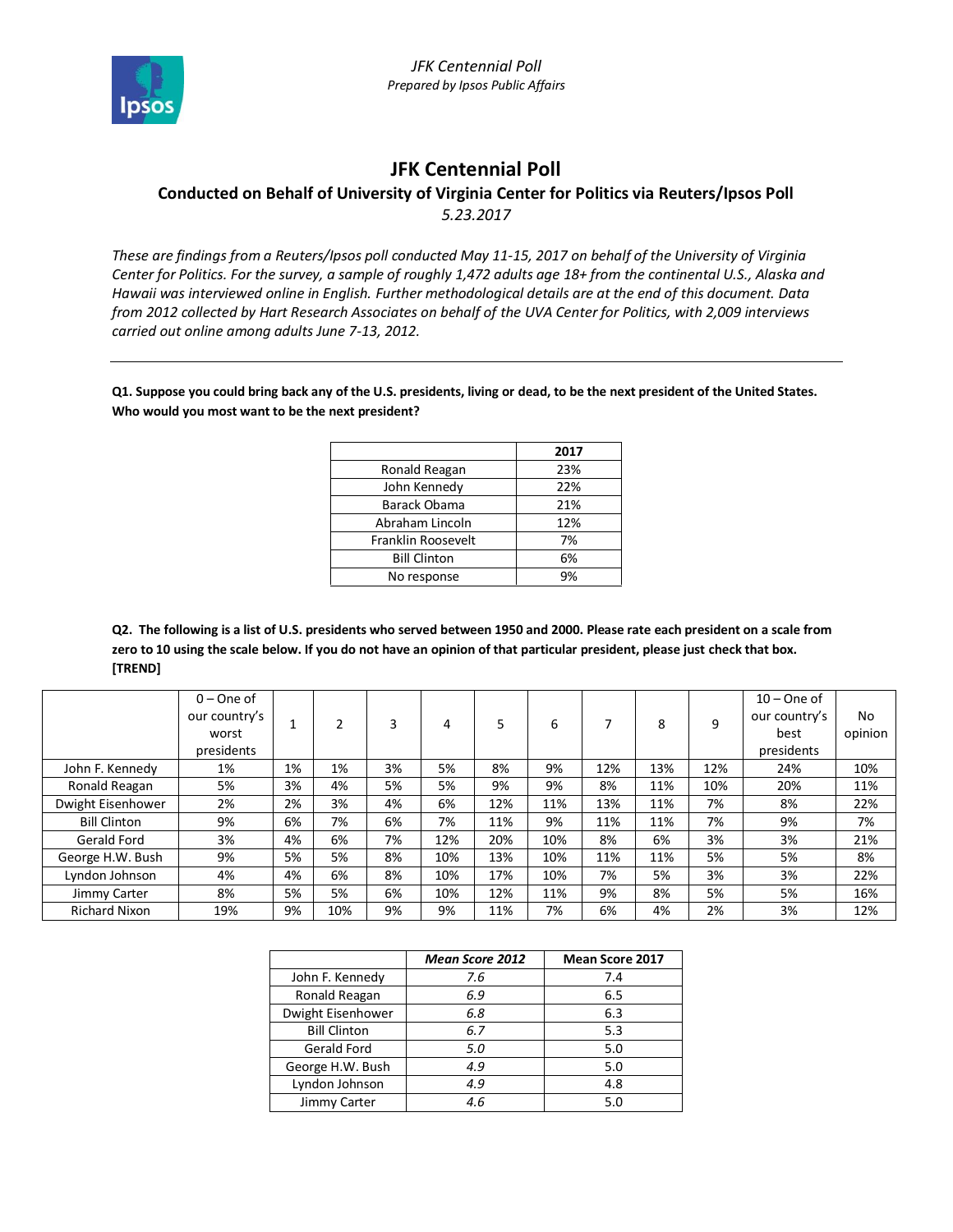

# *JFK Centennial Poll*

*Prepared by Ipsos Public Affairs*

| Richard Nixon | - | . |
|---------------|---|---|

**Q3. From that same list of presidents who served between 1950 and 2000, which one or two stand out in your mind as the best president(s)? [TREND]**

|                      | 2012 | 2017 |
|----------------------|------|------|
| John F. Kennedy      | 41%  | 53%  |
| Ronald Reagan        | 46%  | 43%  |
| <b>Bill Clinton</b>  | 46%  | 28%  |
| Dwight Eisenhower    | 14%  | 13%  |
| George H.W. Bush     | 14%  | 13%  |
| Jimmy Carter         | 7%   | 10%  |
| Lyndon Johnson       | 6%   | 4%   |
| <b>Richard Nixon</b> | 3%   | 3%   |
| Gerald Ford          | 1%   | 2%   |

#### **Q4. How familiar are you with President John F. Kennedy?**

|                          | 2017 |
|--------------------------|------|
| Very familiar            | 30%  |
| Somewhat familiar        | 53%  |
| Not very familiar        | 11%  |
| Not at all familiar      | 4%   |
| NET: Very/Somewhat       | 83%  |
| NET: Not very/Not at all | 15%  |
| Don't know               | 2%   |

#### **Q5. Would you say you are generally favorable or unfavorable towards President John F. Kennedy?**

|                          | 2017 |
|--------------------------|------|
| Very favorable           | 33%  |
| Somewhat favorable       | 30%  |
| Lean towards favorable   | 24%  |
| Lean towards unfavorable | 5%   |
| Somewhat unfavorable     | 3%   |
| Very unfavorable         | 5%   |
| NET: Favorable           | 87%  |
| NET: Unfavorable         | 13%  |

#### **Q6. How much impact do you think President Kennedy had on our country in terms of his policies and their legacy? [TREND]**

|                             | 2012 | 2017 |
|-----------------------------|------|------|
| Impacted a great deal       | 29%  | 35%  |
| Impacted a fair amount      | 42%  | 37%  |
| Impacted just some          | 17%  | 15%  |
| Did not impact much         | 3%   | 3%   |
| Did not impact at all       | 1%   | 1%   |
| NET: Great deal/Fair amount | 71%  | 72%  |
| NET: Not much/Not at all    | 4%   | 4%   |
| No opinion                  | 8%   | 10%  |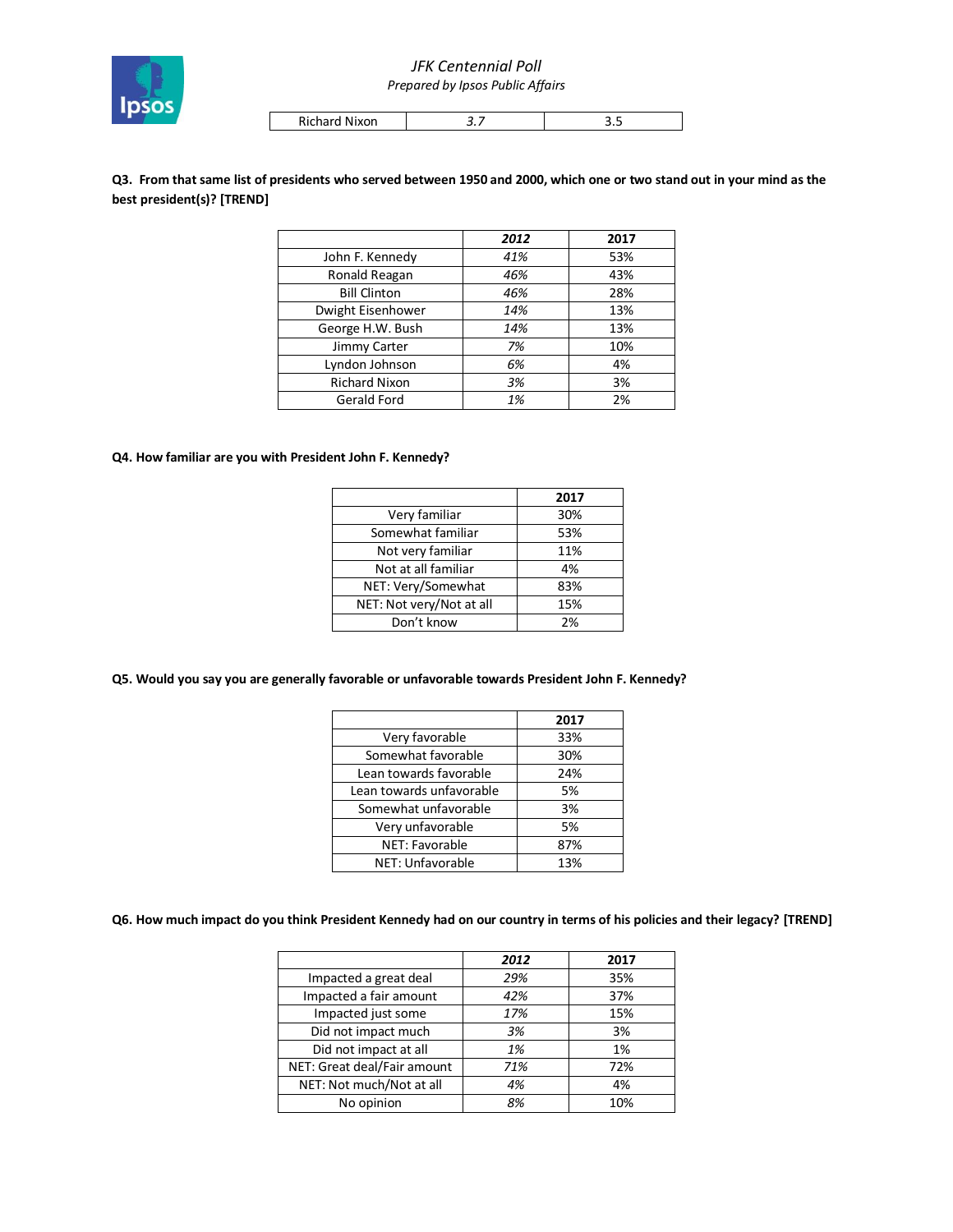

## **Q7. The following are words and phrases that some people have used to describe John F. Kennedy. For each item, please use the scale below to indicate how well you personally feel the phrase describes John F. Kennedy. [TREND]**

|                                                | $0 - Does$<br>not<br>describe<br>JFK well | $\mathbf{1}$ | 2   | 3   | 4  | $5 -$<br>Neutral<br>feelings | 6   | 7   | 8   | 9   | $10 -$<br>Describes<br>JFK very well | Don't<br>know<br>enough<br>to say |
|------------------------------------------------|-------------------------------------------|--------------|-----|-----|----|------------------------------|-----|-----|-----|-----|--------------------------------------|-----------------------------------|
| Charismatic                                    | 1%                                        | 1%           | 1%  | 1%  | 1% | 10%                          | 5%  | 8%  | 15% | 14% | 36%                                  | 5%                                |
| Patriotic                                      | 1%                                        | 0%           | 1%  | 1%  | 2% | 10%                          | 7%  | 10% | 17% | 14% | 33%                                  | 5%                                |
| A strong leader                                | 1%                                        | 1%           | 1%  | 1%  | 2% | 9%                           | 8%  | 10% | 17% | 13% | 32%                                  | 5%                                |
| Courageous                                     | 1%                                        | 1%           | 1%  | 2%  | 2% | 13%                          | 8%  | 12% | 16% | 14% | 25%                                  | 5%                                |
| Inspirational                                  | 1%                                        | 1%           | 1%  | 2%  | 2% | 12%                          | 8%  | 12% | 15% | 15% | 28%                                  | 5%                                |
| Optimistic                                     | 1%                                        | 1%           | 1%  | 1%  | 2% | 13%                          | 8%  | 15% | 17% | 12% | 23%                                  | 5%                                |
| Wealthy and<br>privileged                      | 2%                                        | 1%           | 1%  | 1%  | 2% | 18%                          | 7%  | 12% | 13% | 12% | 26%                                  | 5%                                |
| Concerned about<br>the average person          | 2%                                        | 1%           | 2%  | 1%  | 2% | 16%                          | 11% | 13% | 15% | 9%  | 21%                                  | 6%                                |
| Immoral                                        | 19%                                       | 7%           | 10% | 7%  | 6% | 19%                          | 7%  | 6%  | 4%  | 3%  | 5%                                   | 6%                                |
| Immoral/bad role<br>model                      | 23%                                       | 7%           | 10% | 8%  | 6% | 18%                          | 6%  | 5%  | 4%  | 3%  | 4%                                   | 6%                                |
| Arrogant                                       | 18%                                       | 8%           | 8%  | 9%  | 8% | 19%                          | 6%  | 6%  | 4%  | 3%  | 4%                                   | 7%                                |
| Anti-business                                  | 13%                                       | 5%           | 8%  | 6%  | 9% | 32%                          | 5%  | 3%  | 2%  | 1%  | 2%                                   | 14%                               |
| <b>Reckless</b>                                | 19%                                       | 9%           | 10% | 9%  | 8% | 18%                          | 7%  | 5%  | 3%  | 2%  | 3%                                   | 7%                                |
| Just another<br>politician                     | 20%                                       | 7%           | 10% | 9%  | 8% | 22%                          | 6%  | 4%  | 3%  | 2%  | 4%                                   | 5%                                |
| Unproductive and<br>did not accomplish<br>much | 24%                                       | 10%          | 12% | 11% | 6% | 16%                          | 5%  | 3%  | 2%  | 1%  | 2%                                   | 7%                                |

|                                                | <b>Mean Score 2012</b> | <b>Mean Score 2017</b> |
|------------------------------------------------|------------------------|------------------------|
| Charismatic                                    | 8.6                    | 8.0                    |
| Patriotic                                      | 8.4                    | 8.0                    |
| A strong leader                                | 8.2                    | 7.9                    |
| Courageous                                     | 8.1                    | 7.6                    |
| Inspirational                                  | 8.1                    | 7.7                    |
| Optimistic                                     | 8.0                    | 7.5                    |
| Wealthy and<br>privileged                      | 7.9                    | 7.4                    |
| Concerned about<br>the average person          | 7.5                    | 7.2                    |
| Immoral                                        | 4.2                    | 3.9                    |
| Immoral/bad role<br>model                      | 3.9                    | 3.6                    |
| Arrogant                                       | 3.8                    | 3.8                    |
| Anti-business                                  | 3.7                    | 3.9                    |
| <b>Reckless</b>                                | 3.6                    | 3.6                    |
| Just another<br>politician                     | 3.1                    | 3.6                    |
| Unproductive and<br>did not accomplish<br>much | 2.1                    | 2.9                    |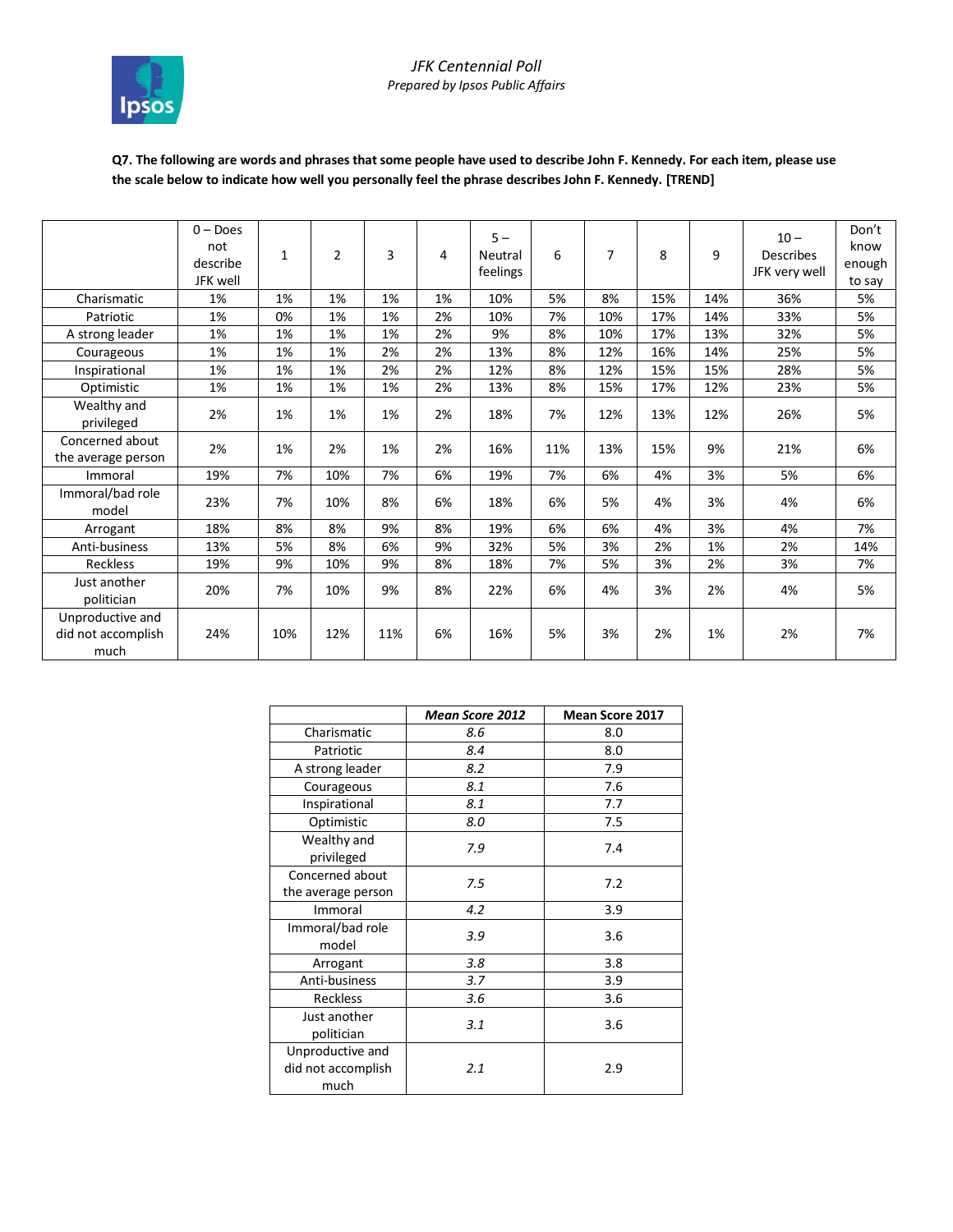## **Q8. To the best of your knowledge, during what period did John F. Kennedy serve as President of the United States?4**

|                 | 2017 |
|-----------------|------|
| The early 1940s | 1%   |
| The early 1950s | 8%   |
| The early 1960s | 78%  |
| The early 1970s | 4%   |
| Don't know      | 8%   |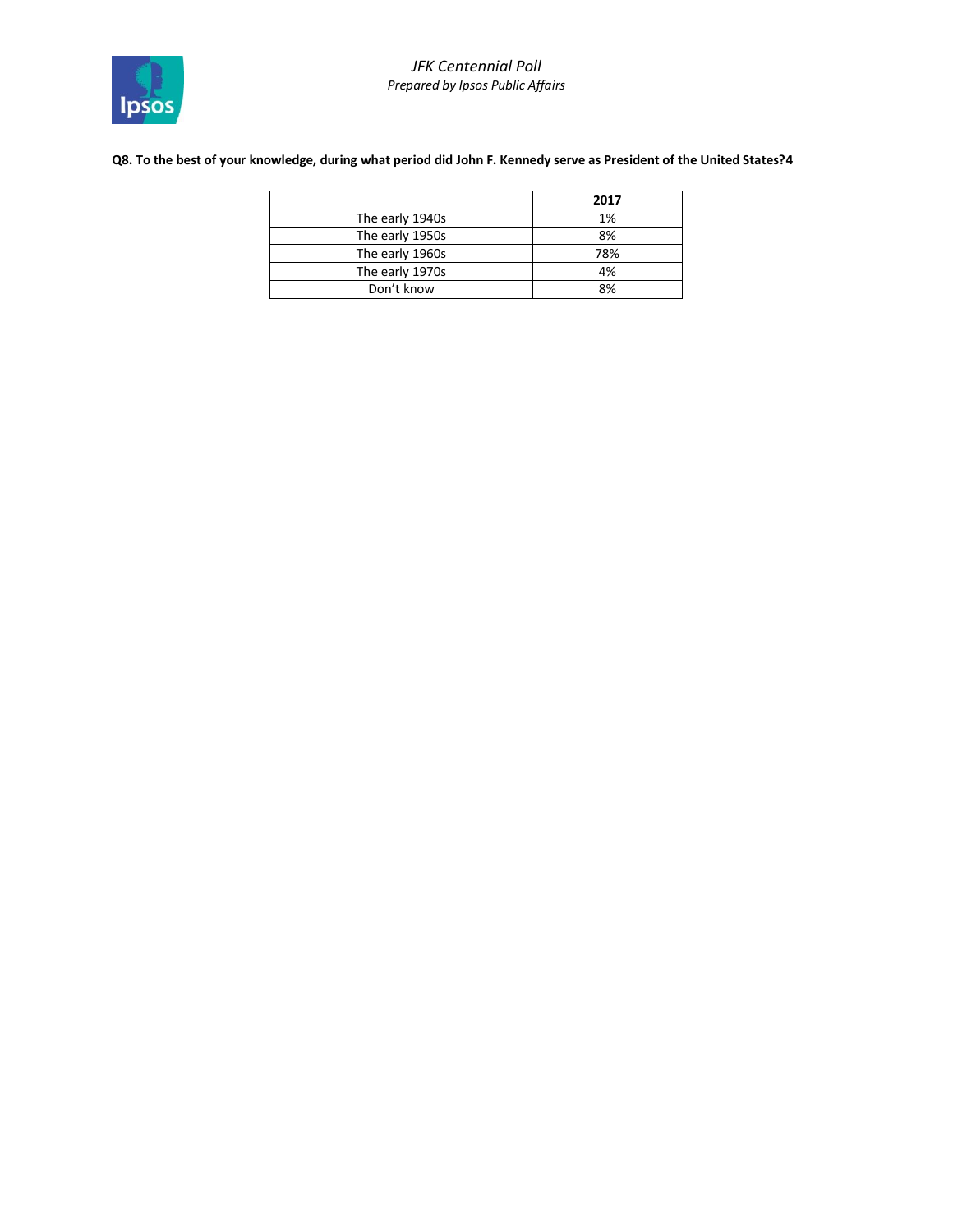

## **Methodology**

*These are findings from an Ipsos poll conducted May 11-15, 2017 on behalf of Thomson Reuters and the University of Virginia Center for Politics. For the survey, a sample of roughly 1,472 adults age 18+ from the continental U.S., Alaska and Hawaii was interviewed online in English. These findings are compared to 2012 results with a sample of 2,009 adults conducted June 7-13, 2012.* 

*The sample for this study was randomly drawn from Ipsos's online panel (see link below for more info on "Access Panels and Recruitment"), partner online panel sources, and "river" sampling (see link below for more info on the Ipsos "Ampario Overview" sample method) and does not rely on a population frame in the traditional sense. Ipsos uses fixed sample targets, unique to each study, in drawing sample. After a sample has been obtained from the Ipsos panel, Ipsos calibrates respondent characteristics to be representative of the U.S. Population using standard procedures such as raking-ratio adjustments. The source of these population targets is U.S. Census 2013 American Community Survey data. The sample drawn for this study reflects fixed sample targets on demographics. Post-hoc weights were made to the population characteristics on gender, age, race/ethnicity, region, and education.* 

*Statistical margins of error are not applicable to online polls. All sample surveys and polls may be subject to other sources of error, including, but not limited to coverage error and measurement error. Where figures do not sum to 100, this is due to the effects of rounding. The precision of Ipsos online polls is measured using a credibility interval. In this case, the poll has a credibility interval of plus or minus 2.9 percentage points for all respondents. Ipsos calculates a design effect (DEFF) for each study based on the variation of the weights, following the formula of Kish (1965). This study had a credibility interval adjusted for design effect of the following (n=1,472, DEFF=1.5, adjusted Confidence Interval=4.4). For 2012, the poll has a credibility interval of plus or minus 2.5 percentage points.* 

*For more information about conducting research intended for public release or Ipsos' online polling methodology, please visit our [Public Opinion Polling and Communication](https://www.ipsos.com/en-us/public-opinion-polling-and-communication-research) page where you can download our brochure, see our public release protocol, or contact us.*